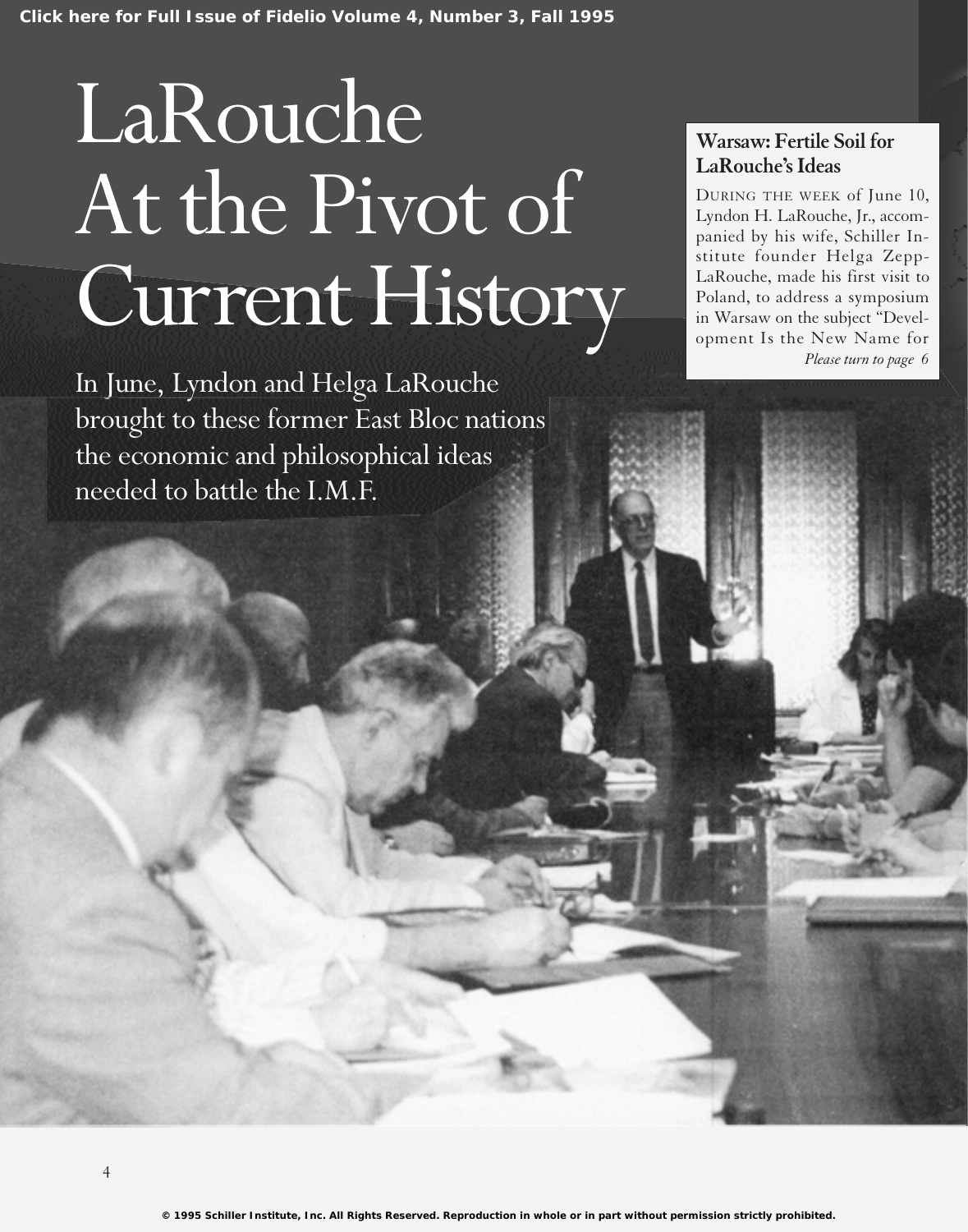## **POLAND**

**• Full-day symposium with Christian Social Union**

**★**

**• Holds discussions with parliamentarians, scientists, industrialists**

# **UKRAINE**

- **Addresses Parliamentary**
- **Deputies**
- **• Meets with President of Parliament**

**★**

**• Lectures at universities and scientific institutions**

# **Kiev: 'Economic Collapse Is Worldwide'**

LYNDON H. LAROUCHE, JR. conducted a five-day trip to Ukraine during the week of June 20-25, spending most of his time in that nation's capital, Kiev. LaRouche was accompanied by his wife, Helga Zepp-LaRouche, the German political figure and founder of the Schiller Institute, and by a delegation from the Institute.

While in Ukraine, LaRouche was greeted by the president of the Ukrainian Parliament, Oleksandr Moroz, and addressed parliamentarians, representatives of think-tanks, *Please turn to page 7*

# **RUSSIA**

**★**

- **Address at State Duma (Parliament)**
- **Lectures at Academy of Sciences**
- **Lectures at Methodological and Moscow State Universities**

# **Moscow: 'Time To Launch A New Renaissance'**

AMERICAN STATESMAN and economist Lyndon H. LaRouche made his second visit to Russia, from June 5 to June 9. He was accompanied by his wife, Helga Zepp-LaRouche, and a delegation of the Schiller Institute in Germany, which she heads.

On June 6, LaRouche gave an address at the State Duma of the Russian Federation (the lower house of the Russian Parliament) on the topic "The World Financial System and Problems of Economic Growth." The talk was attended by Deputies of the Duma, staff members, and members of the public. On subsequent days, he spoke to enthusiastic audiences at the Institute of Economics of the Russian Academy of Sciences, the Methodological University, and Moscow State University. LaRouche also met with repre-

*Please turn to page 8*

*Left: Lyndon LaRouche addresses an audience at the State Duma of the Russian Federation building, Moscow. (Photo: EIRNS/Rachel Douglas)*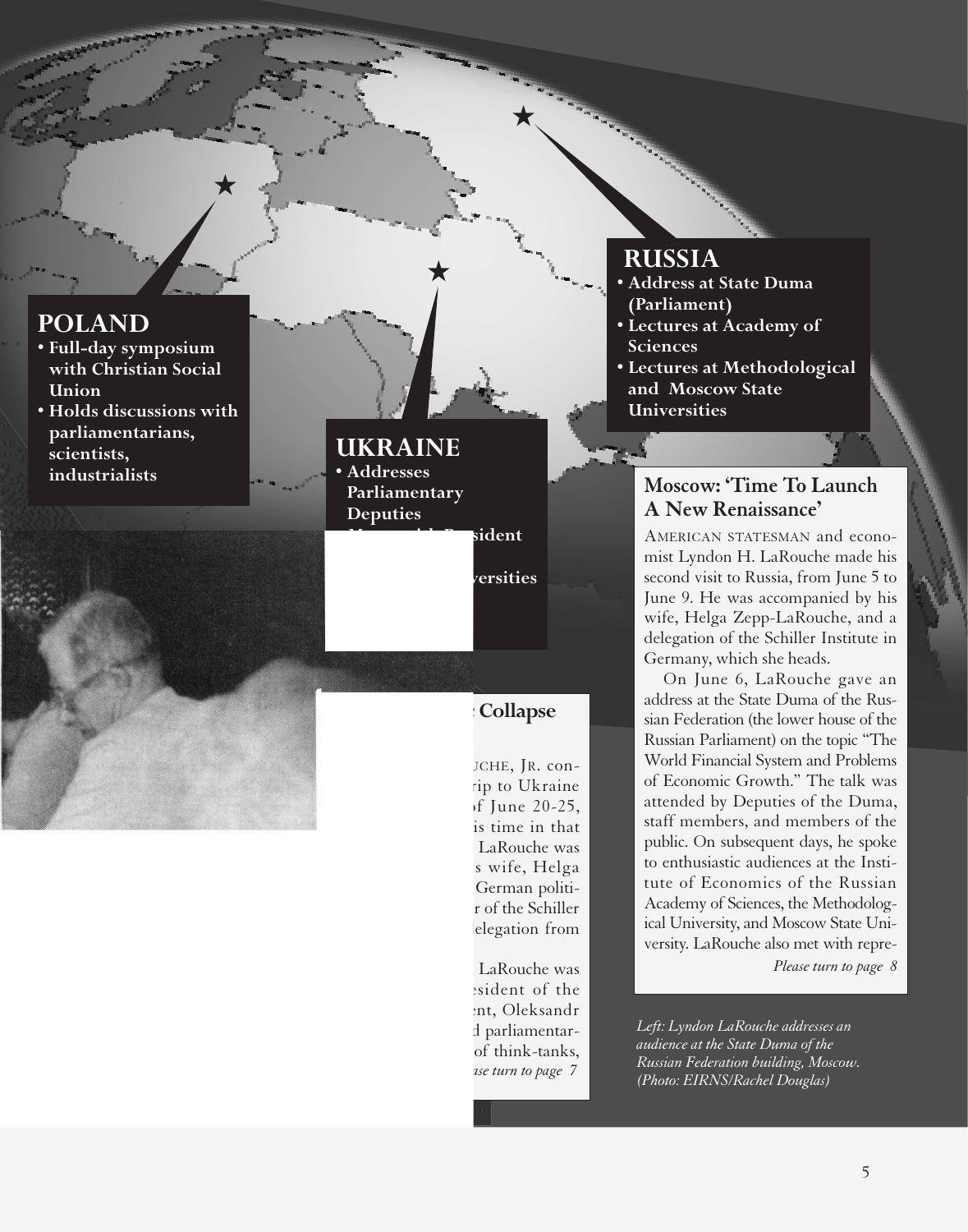# Warsaw

*Continued from page 4*

Peace," which was sponsored jointly by the Institute and Poland's Christian Social Union (PZKS), an organization founded in the early 1980's to promote the social teachings of the Roman Catholic Church.

The 120-person symposium was attended by parliamentarians, scientists, and industrialists from such institutions as the Polish Industrial Lobby, the Polish Academy of Sciences, Warsaw universities and economic institutes, and various political parties, as well as friends and members of the Schiller Institute and the PZKS.

Bishop Zbigniew Kraszewski of Warsaw welcomed Mr. LaRouche to Poland with the following remarks: "I am very pleased that I can sit beside Mr. LaRouche, who is a well-known fighter for the realization of the social teaching of the Church. Indeed, I must admit that his book [*So, You Wish To Learn All About Economics?*] is one of the most fascinating elaborations of this subject today." In addition, greetings were received from Bishop Antoni Dydycz of Drohiczyn, who affirmed his commitment to the efforts of the conference participants to elaborate the themes of economic development and peace [SEE Box, p. 24].

The tone for the meeting was set by symposium organizer Wieslaw Gwizdz, who stated at the outset that, according to the latest call of Pope John Paul II, it is "our duty to serve the people and wake up the conscience of our countrymen—that is the goal of this symposium." He said that "neither Marx nor [Adam] Smith" is needed, and quoted at length from Cardinal Wyszynski, who as early as the 1950's warned against the revival in Poland of unbridled *laissez-faire* capitalism.

In his two-part symposium presentation, LaRouche addressed the dangers inherent in the imminent global financial collapse, and the



*Lyndon LaRouche (left) and Helga Zepp-LaRouche (center), Warsaw symposium, "Development Is the New Name for Peace."*

underlying causes of the economic crisis, with special reference to themes of Pope John Paul II's Encyclicals, both the recent *Evangelium Vitae* and earlier ones [SEE p. 19].

Helga Zepp-LaRouche spoke on the programmatic outlook for the future. She referred to her husband's intervention of 1989, when he put forward the "Productive Triangle"—the economic program to rebuild Europe, as the center of global reconstruction. She warned of today's "culture of death," which is ready to wipe out whole civilizations with the stroke of a pen. The only alternative, she said, is realization of a comprehensive economic development program for the whole of Eurasia.

#### Fertile Soil for New Ideas

The LaRouches' visit to Poland must be seen in the context of the situation

in that country: It is generally expected that this coming fall, the political scene there will undergo a phaseshift, reflecting the rapidly changing international situation, especially the financial crash. Forces in Poland are preparing to finally defeat the policies of the International Monetary Fund. Also, the expected phase-shift is connected to the presidential elections, which may be followed by general elections.

Throughout the entire month of May, Warsaw was the scene of strikes and demonstrations, organized mainly by the workers from the Ursus tractor factory. The protests demanded an end to cuts in social programs, and also demanded issuance of cheap credit to farms and industry to increase production. In addition, some circles of the Solidarity union are discussing the idea of a national bank.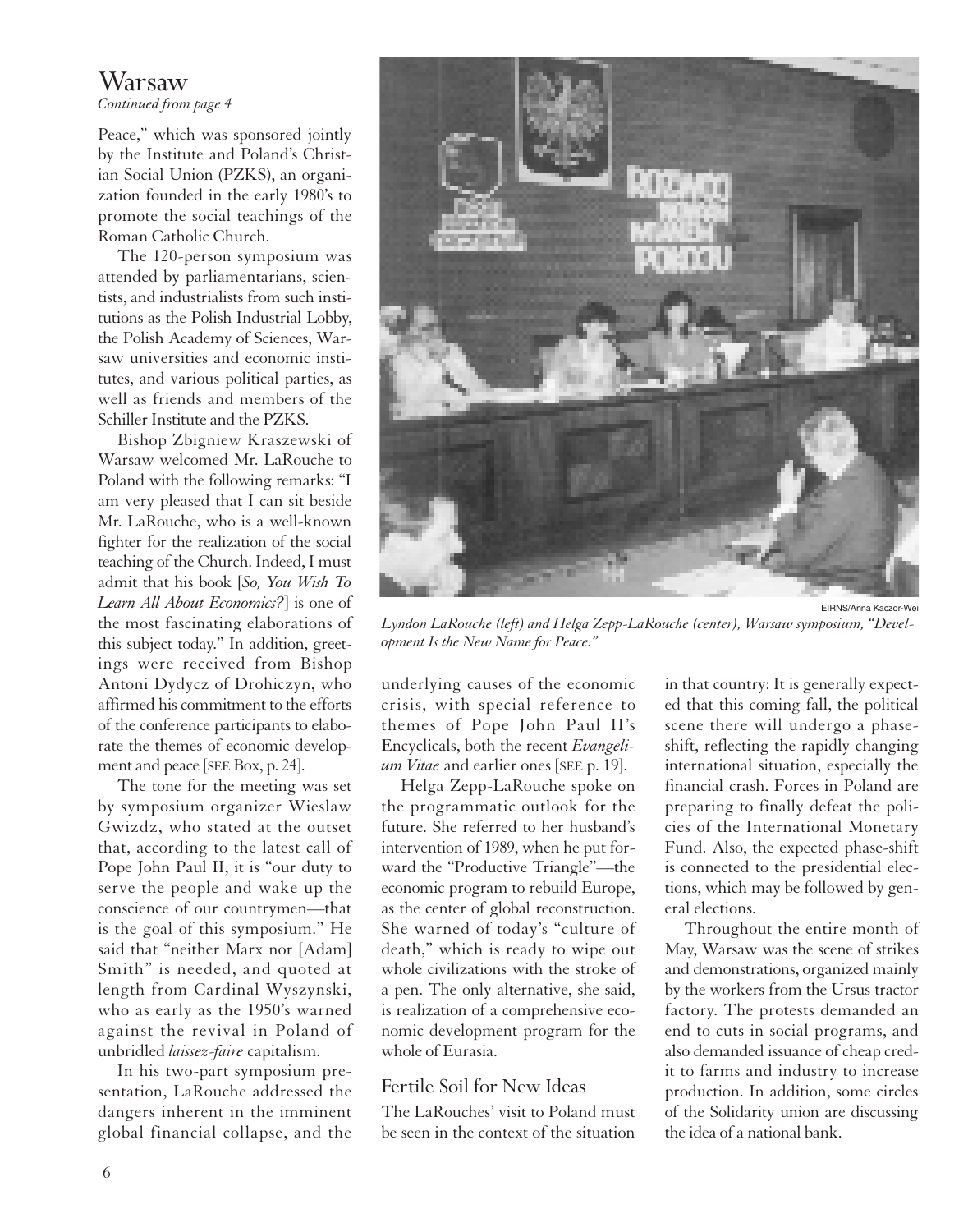The figures are very clear: Last year, Ursus sold 20,000 tractors, combined, on the domestic *and* international markets—whereas the actual demand in Poland alone is for 700,000 tractors! Hence the demand for cheap credit for farmers to enable them to buy the tractors they need.

This sentiment has been taken up

#### Kiev *Continued from page 5*

professors, and the media. In all his talks at universities and scientific institutions, LaRouche stressed that, aside from the I.M.F. looting of the countries of the former East bloc begun under Margaret Thatcher and George Bush, Ukraine is experiencing the same type of economic collapse as every other country of the world: "There is no successful economy in any part of the world," he insisted.

LaRouche's visit to Kiev came about as the result of an invitation from Natalya Vitrenko, a prominent member of the economic commission of the Ukrainian Parliament, who toured the United States at the invitation of the Schiller Institute in March.

Among his speeches, meetings, and other activities, LaRouche addressed a group of parliamentary deputies of different parties and lectured at several universities and institutes—for example, the Institute of Productive Forces, which was founded by the scientist Vladimir Vernadsky, and of which Vernadsky was president from 1919 to 1929. There was also a small but vibrant meeting with friends of the Schiller Institute.

#### Disillusioned with I.M.F.

The LaRouches' visit occurred at a time that many of their hosts characterized as a turning point in Ukraine's experience with the socalled "reform" process, given the by some members of Parliament, who are seeking new kinds of cooperation, beyond party lines, around a "Christian concept of economics," which includes fighting the I.M.F.'s "shock therapy" privatization policy. Hence the excitement generated in Poland by this opportunity to hear and debate LaRouche's ideas in person.

fact that the country has undergone terrible disillusionment with International Monetary Fund "reform" policies.

Since"privatizations" were first imposed by I.M.F. dictate three years ago, Ukraine has lost fifty percent of its industrial capacity and thirty percent of its agricultural output. There has now arisen a far-reaching realization in the country that any further "privatizations" mean a com-

In addition to the public symposium, Mrs. LaRouche had the opportunity to hold private discussions with Parliamentarians, representatives of the Polish Industrial Lobby and the Forum of Polish Engineers, and with the editors of a quarterly magazine issued by the Polish Peasant Party.

plete loss of national sovereignty that will plunge Ukraine, along with the other countries that were formerly members of Comecon, into conditions comparable to those of the Third World.

Another effect of I.M.F. policies in Ukraine, has been a "brain drain" similar to that in Russia—namely, many of the most skilled scientists have gone abroad out of desperation, or are barely making a living at



*Lyndon and Helga LaRouche in Ukraine Parliament, with Members of Parliament Prof. Natalya Vitrenko (center) and Vladimir Marchenko, Kiev.*